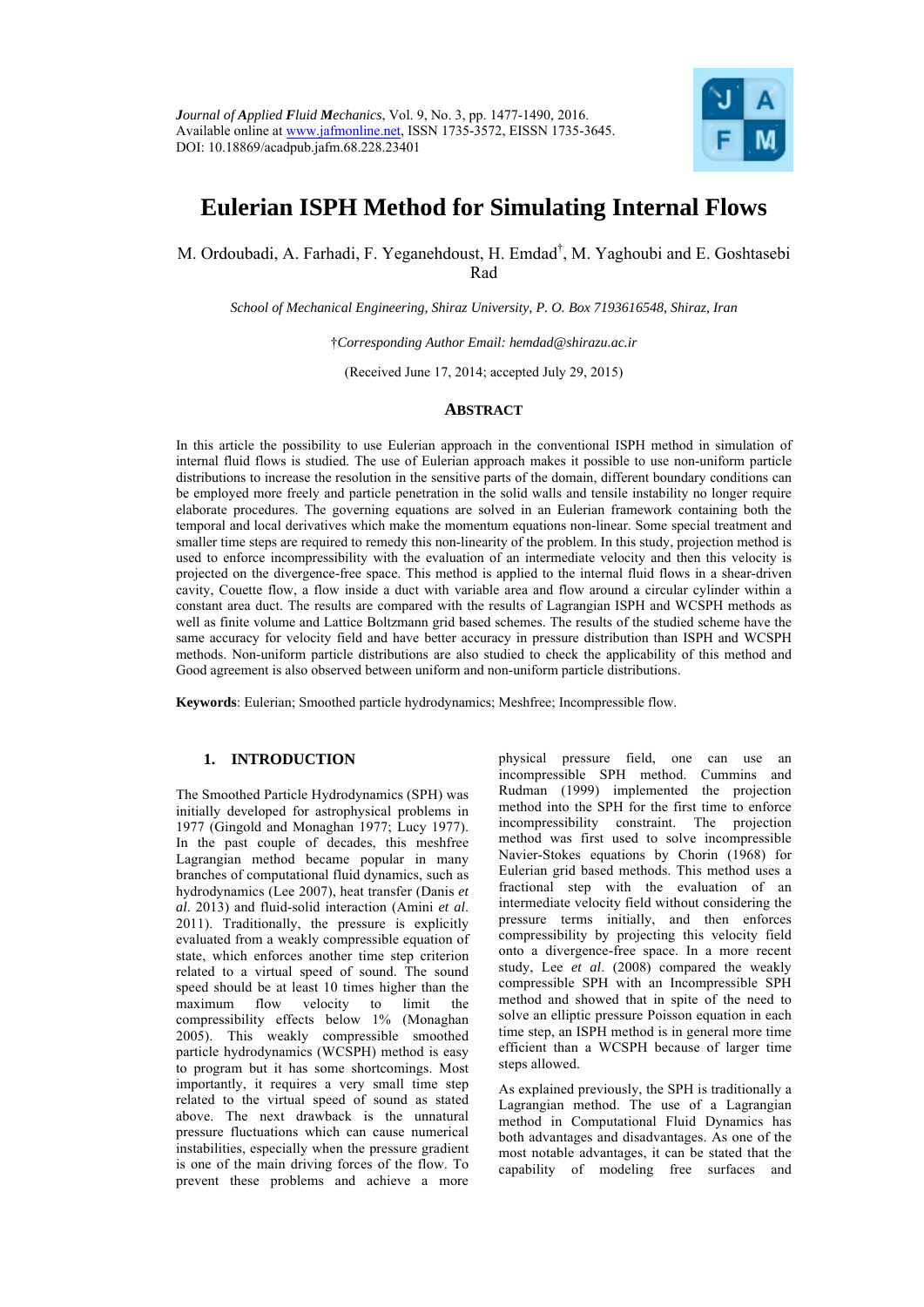interfacial boundaries is inherently available in a Lagrangian method. In spite of these capabilities, a Lagrangian method may have some major drawbacks which have limited the use of Lagrangian meshfree methods such as SPH to some very slim range of problems. Firstly, a Lagrangian method has some serious defects concerning the boundary conditions, specially the outflow boundaries where the particles leave the domain. Secondly, Lagrangian methods have particle clustering problems (Tensile instability in SPH), which can greatly affect the stability of the method. Different solutions have been proposed to these problems, but they may cause extra programing difficulties or accuracy drawbacks. Furthermore, adaptive refinement and the use of non-uniform particle distributions are nearly impossible in a Lagrangian method because of the large movement and deformations of flows. Lastly but most importantly, because of the particle motion, the particle penetration into the solid boundary and particle escaping from the domain of computation are major concerns in the Lagrangian meshfree methods and require special boundary treatments in contrast to an Eulerian method. According to the aforementioned problems of Lagrangian methods, it seems tempting to use an Eulerian frame of reference in a meshfree method such as SPH. Danis *et al*. (2013) used ISPH and Boussinesq approximation to model transient natural convection in a square cavity for an Eulerian uniform grid, to show the upper limit of the accuracy of the SPH method in general.

Some specific particle methods facilitate both Eulerian as well as the Lagrangian formulations. The most famous is the Particle-In-Cell (PIC) method. In this method, first proposed by Harlow and his coworkers (Harlow 1957; Evans and Harlow 1957), the Lagrangian particles carry the mass and position data, while other information is saved on an Eulerian mesh. The data are transferred via interpolation between the two sets of data nodes. Some other variants of PIC method are, Fluid-in-Cell (FLIC) method (Gentry *et al*. 1966) to overcome particle distortions and Marker-and-Cell (MAC) method for modeling free surface flows (Harlow and Welch 1965).

There are also some combined Lagrangian-Eulerian grid-based methods. The Coupled Eulerian Lagrangian scheme (CEL) (Mair 1999) utilizes both Eulerian and Lagrangian methods. It is conventional in a CEL method to use Eulerian formulation in the fluid domains and Lagrangian in the solid domains. The interaction between these two domains is modeled with some kind of special interface treatment and interpolations. The Arbitrary Lagrangian Eulerian (ALE) method (Benson 1992; Hirt *et al*. 1974; Belytschko *et al*. 2000) is traditionally concerned with rezoning schemes and intends to adapt the mesh to minimize mesh distortion. In this method the Lagrangian motion is evaluated in each time step and the algorithm determines to rezone the mesh or not. These two methods have been

implemented in some commercial software and are especially attractive in fluid-solid interaction (FSI) modeling. In both these methods a highly distorted mesh can still produce errors in numerical simulations and making these methods efficient is a very cumbersome task (Liu and Liu 2003).

In this study an Incompressible SPH method is used in a pure Eulerian frame of reference. The main idea behind a pure Eulerian ISPH approach is that the particles are dormant during the solution, and the transport equations are rewritten in the Eulerian reference containing both the temporal and local derivatives. This method is applied to the sheardriven cavity problem, Couette flow, a flow inside a duct with variable surface area and internal flow around a circular cylinder. The results of the cavity problem are compared with the results of Lagrangian WCSPH and ISPH methods as well as finite volume and Lattice Boltzmann schemes while the results of the Couette flow is compared to the analytical results and the variable area duct and cylinder cases are compared to finite volume results. Also, results of non-uniform particle distributions are compared to the uniform distributions to study the effects of particle distortion on this approach.

#### **2. GOVERNING EQUATIONS**

### **2.1 Lagrangian Formulations**

In a Lagrangian Incompressible SPH method, the governing equations are the Navier-Stokes equations in the Lagrangian framework. These include the continuity and momentum equations:

$$
\nabla \cdot \vec{u} = 0 \tag{1}
$$

$$
\frac{D\vec{u}}{Dt} = -\frac{1}{\rho}\nabla p + \nabla \cdot (\nu \nabla \vec{u}) + \vec{F}
$$
 (2)

Where  $\vec{u}$ ,  $\rho$ ,  $p$ ,  $\nu$  and  $\vec{F}$  are the velocity vector, density, pressure, kinematic viscosity and body force vector per unit volume, respectively.

The projection method is used to calculate the pressure field and enforce incompressibility, simultaneously. This method divides the solution of momentum equation into two steps, the prediction and the projection steps (Cummins and Rudman 1999).

At the prediction step, the effect of pressure gradient is ignored and an intermediate velocity field is obtained in the *(n+1)*th time step.

$$
\frac{\vec{u}^* - \vec{u}^{(n)}}{\Delta t} = \left[ \nabla \cdot (\nu \nabla \vec{u}) + \vec{F} \right]^{(n)}
$$
(3)

Where  $(n)$  refers to the *n*th time step and  $\vec{u}^*$  is the intermediate velocity.  $\vec{u}^*$  is zero on the stationary walls and equal to the wall velocity for the moving walls.

In the projection step, the effect of pressure gradient is included by the following equation: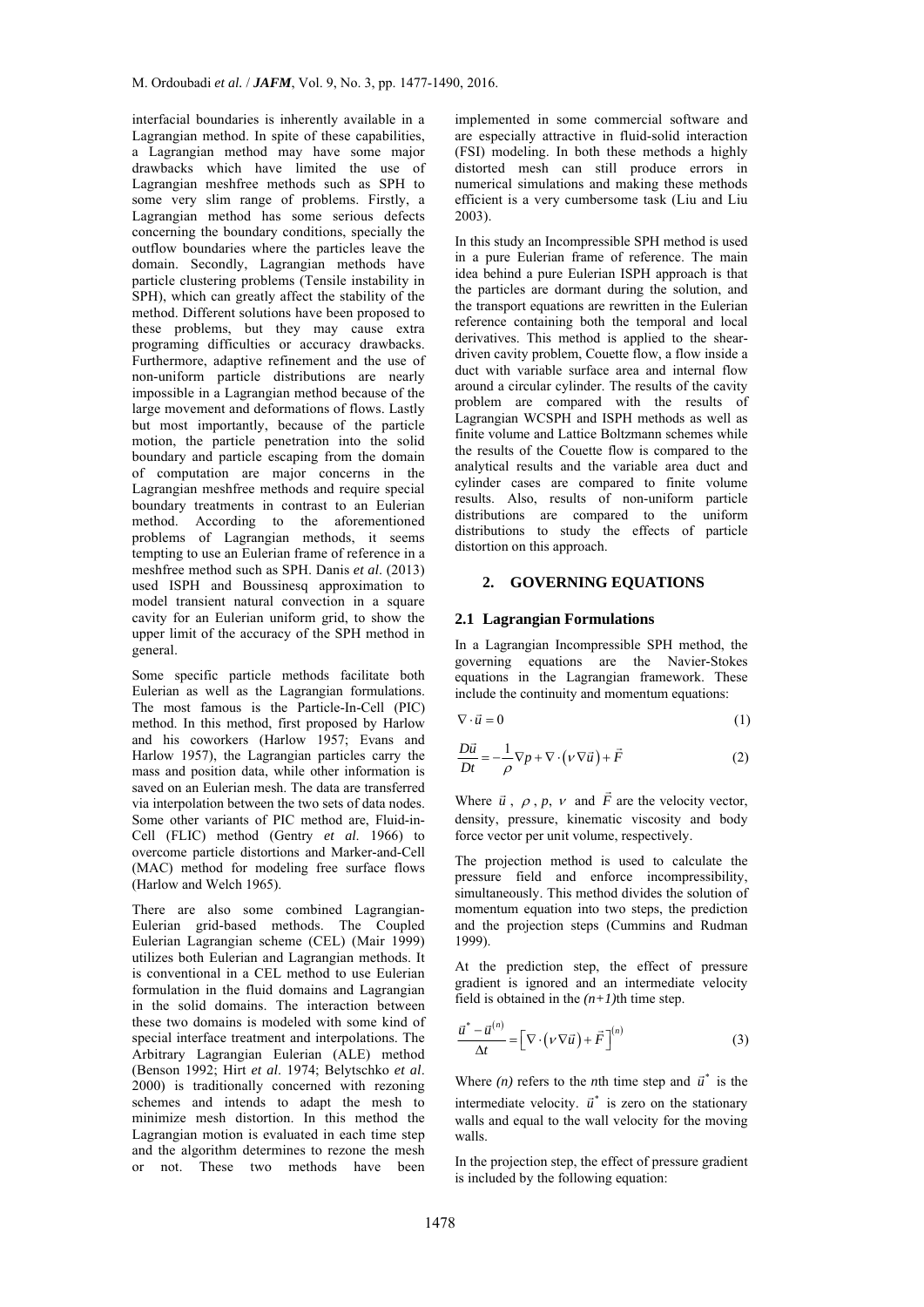$$
\frac{\vec{u}^{(n+1)} - \vec{u}^*}{\Delta t} = \left[ -\frac{1}{\rho} \nabla p \right]^{(n+1)}
$$
(4)

One should obtain the pressure at the current time step to determine the new velocity. To this end, the divergence of Eq. (4) is taken as follows:

$$
\nabla \cdot \left(\vec{u}^{(n+1)}\right) - \nabla \cdot \left(\vec{u}^*\right) = \Delta t \times \nabla \cdot \left[-\frac{1}{\rho} \nabla p\right]^{(n+1)}\tag{5}
$$

The incompressibility in the next time step is enforced by neglecting the first term on the left hand side of this equation. It should be noticed that the intermediate velocity does not necessarily satisfy the divergence-free condition. Consequently the pressure Poisson equation is obtained:

$$
\nabla^2 p^{(n+1)} = \frac{\rho}{\Delta t} \nabla \cdot (\vec{u}^*)
$$
 (6)

By solving the above elliptic Poisson equation with the proper boundary conditions described in section 3.3, the pressure at the  $(n+1)$ th time step is evaluated. Consequently the velocity field is projected onto the divergence-free space by using Eq. (4). It can be observed that by solving the pressure Poisson equation, the continuity constraint is readily satisfied.

# **2.2 Eulerian Formulations**

Now consider applying the projection method to an Eulerian reference applied initially by Chorin (1968). The total derivative in the momentum equation should be written in the Eulerian format as follows:

$$
\frac{D\vec{u}}{Dt} = \frac{\partial \vec{u}}{\partial t} + \vec{u} \cdot \nabla \vec{u}
$$
 (7)

And now Eq. (3) is rewritten as:

$$
\frac{\vec{u}^* - \vec{u}^{(n)}}{\Delta t} = \left[ \nabla \cdot (\nu \nabla \vec{u}) + \vec{F} - \vec{u} \cdot \nabla \vec{u} \right]^{(n)}
$$
(8)

It should be noted here that the left hand side of Eq. (8) is the discretized form of the local derivative of velocity while the left hand side of Eq. (3) is the total derivative, giving the velocity in the direction of a path line. The convective term is regarded henceforth as another force, in addition to the viscous and body forces; hence it is only added to the prediction step. The other parts of the formulation are similar to Eqs. (4-7); keeping in mind that the velocity obtained from these equations for the Eulerian method is the velocity of fixed particles in the next time step.

The use of simple ISPH formulations will not move particles in a way to keep the volume constant. This is in contrast to the assumptions of constant volume of particles in ISPH method which will induce some accumulating numerical errors that might hamper the convergence and stability of solution. The use of an Eulerian view point in conventional ISPH methods will keep the particles fixed in space which keeps the volume of particles constant. In this manner the mentioned

errors are totally omitted and good stability and convergence criteria are achieved.

# **3. SPH FORMULATIONS**

#### **3.1 General SPH Relations**

The main idea behind the SPH methodology is that any quantity, such as  $\alpha$  have an equivalent integral representation as:

$$
\alpha(\vec{x}) = \int_{\Omega} \alpha(\vec{x}') \delta(\vec{x} - \vec{x}') d\vec{x}' \tag{9}
$$

Where  $\vec{x}$ ,  $\Omega$ ,  $\delta$  and  $d\vec{x}$  are the position vector, domain of  $\alpha(\vec{x})$ , Dirac delta function and a differential element of space in  $\Omega$ , respectively. The Dirac delta function can be approximated by a kernel or smoothing function  $W<sub>h</sub>$  with a smoothing length of *h* (Gingold and Monaghan 1977; Lucy 1977). Therefore  $\alpha(\vec{x})$  can be approximated as:

$$
\alpha(\vec{x}) \approx \int_{\Omega} \alpha(\vec{x}') W_h(\vec{x} - \vec{x}') d\vec{x}' \tag{10}
$$

The kernel  $W<sub>h</sub>$  is an even, normalized function (unity condition), with the smoothing length of *h*. The kernel should also approach the delta function, as the smoothing length approaches to zero. The other property of the kernel function is that its value goes to zero when particle *b* is out of the support domain of *a* (compact condition). The support domain is the effective radius related directly to the value of *h*. Any particle *b* in the support domain of *a*, will impart forces on *a.* For more properties of the kernel function one can refer to references (Monaghan 2005; Liu and Liu 2003).

After some transformations (Liu and Liu 2003), equation (10) will reduce to:

$$
\alpha_a = \sum_b \frac{m_b}{\rho_b} \alpha_b W_h(r_{ab}) \tag{11}
$$

Where *b* is any particle in the support domain of the particle *a*, and  $r_{ab}$  is the distance from particle *a* to particle *b*. In this study the value of *h* is set to 1.2 times the initial particle spacing (*dx*).

A kernel function is generally written as:

$$
W_h(q) = \frac{1}{h^d} f(q) \tag{12}
$$

Where *d* is the dimension of the domain of simulation and  $q = r_{ab}/h$  is the dimensionless distance between two particles. The kernel used in this study is the quartic kernel (Liu and Liu 2003; Morris 1995; Morris 1996) with the support domain of *2.5h*: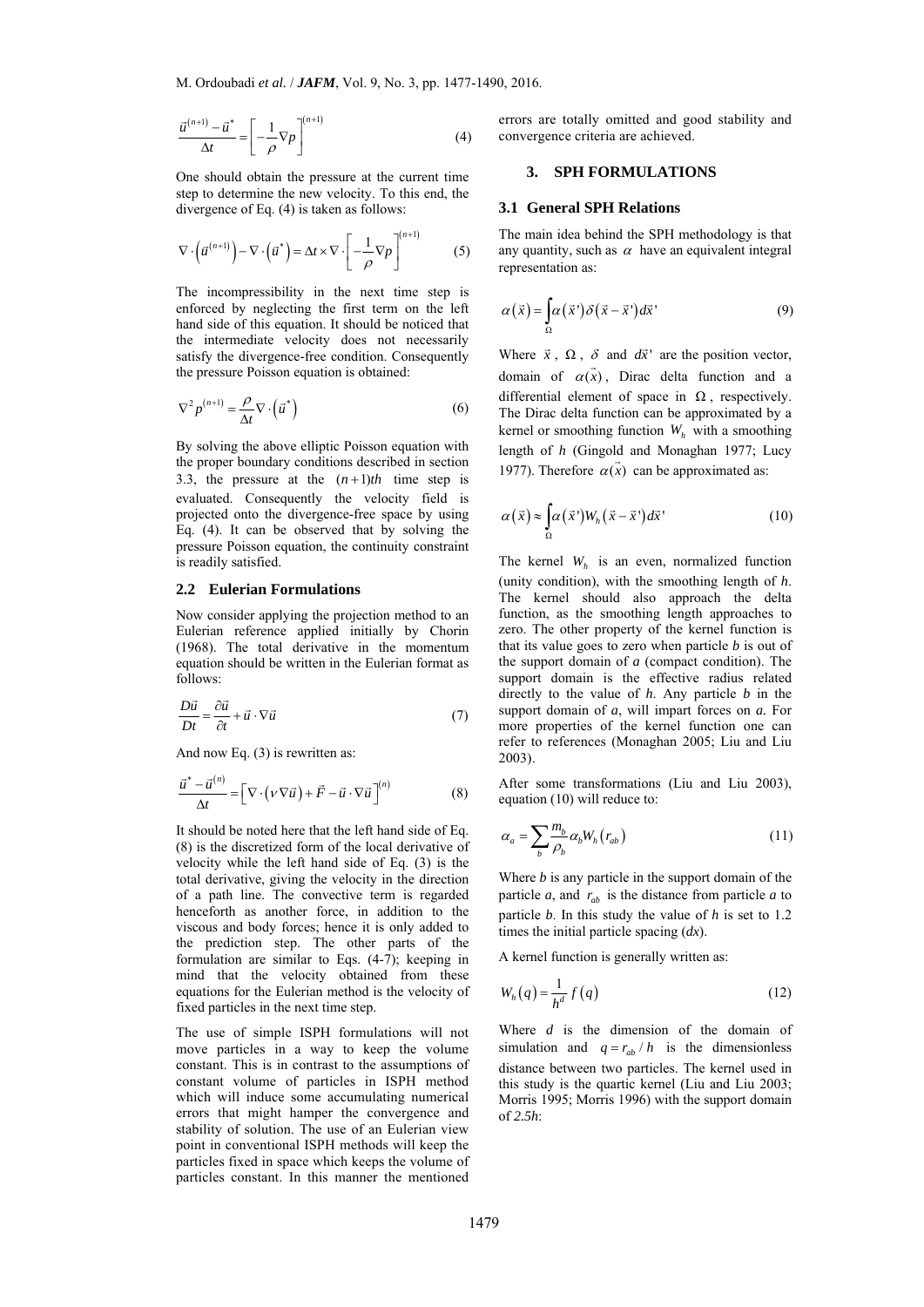$$
W_h(q) = \frac{96}{1199 \times \pi \times h^2} \times
$$
\n
$$
\begin{cases}\n(2.5-q)^4 - 5(1.5-q)^4 + 10(0.5-q)^4 & 0.0 \le q < 0.5 \\
(2.5-q)^4 - 5(1.5-q)^4 & 0.5 \le q < 1.5 \\
(2.5-q)^4 & 1.5 \le q < 2.5 \\
0 & q \ge 2.5\n\end{cases}
$$
\n(13)

The gradient of  $\alpha$  is basically expressed as:

$$
\nabla \alpha_a = \sum_b \frac{m_b}{\rho_b} \alpha_b \nabla_a W_h(r_{ab})
$$
\n(14)

Where  $\nabla_a W_h(r_{ab})$  is the gradient of the kernel function with respect to particle *a* as:

$$
\nabla_a W_h(r_{ab}) = \frac{\vec{x}_a - \vec{x}_b}{r_{ab}} \frac{\partial W_h(r_{ab})}{\partial r_{ab}}
$$
(15)

There are also other methods available to express gradients and divergences as discussed in (Liu and Liu 2003; Monaghan 2005). For example the gradient of a scalar can also be represented as:

$$
\nabla \alpha_a = \rho_a \sum_b m_b \left( \frac{\alpha_a}{\rho_a^2} + \frac{\alpha_b}{\rho_b^2} \right) \nabla_a W_h(r_{ab}) \tag{16}
$$

As stated in (Monaghan 2005; Lee *et al*. 2008), Eq. (16) is asymmetric, which conserves linear momentum and is employed for the pressure gradient term.

The divergence of a vector can also be represented in different styles. The relation used in this study is:

$$
\nabla \cdot \vec{u}_a = -\frac{1}{\rho_a} \sum_b m_b \vec{u}_{ab} \cdot \nabla_a W_h(r_{ab})
$$
 (17)

Where  $\vec{u}_a$  is any vector such as velocity and  $\vec{u}_{ab} = \vec{u}_a - \vec{u}_b$ .

In an Eulerian framework, some attention should be given to the convective term in the momentum equation, since this term transforms the equations into non-linear partial differential equations. Because of this non-linearity, the discretization of this term can severely alter the numerical results. For an incompressible flow, the convective term can also be written as:

$$
\vec{u} \cdot \nabla \alpha = \nabla \cdot (\alpha \vec{u}) - \alpha \nabla \cdot \vec{u} = \nabla \cdot (\alpha \vec{u}) - 0 \tag{18}
$$

It is observed in this study that discretizing the convective term in this conservative manner, gives more accurate results than when the convective term is kept in its innate form such as in Eq. (7). This is due to the fact that by using Eq. (18), the continuity equation is again satisfied. This form of the convective term can be discretized by the use of Eq. (17).

The diffusion term in the momentum equation is discretized using the relation given by Morris *et al*. (1997):

$$
\nabla \cdot (\nu \nabla \vec{u})_a = \sum_b m_b \left( \frac{\rho_a v_a + \rho_b v_b}{\rho_a \rho_b} \frac{\vec{x}_{ab} \cdot \nabla_a W_h(r_{ab})}{r_{ab}^2 + \eta^2} \right) \vec{u}_{ab}
$$
\n(19)

Where  $\eta = 0.1h$  is a parameter to prevent division by zero. There are also other methods to discretize the diffusion term such as those given in (Monaghan 2005; Cleary and Monaghan 1999), but the present numerical studies showed that Eq. (19) gives better and more accurate results.

The next term that should be discretized is the Laplacian of the pressure field in Eq. (6). Higher order derivatives can be discretized using the higher order derivatives of the kernel function directly as described in Liu and Liu (2003). But this direct discretization can greatly reduce the accuracy of the numerical simulation, and a checker-board effect such as that observed in grid-based collocated methods, may prevail. Hence another method for discretization of the Laplacian is used by Cummins and Rudman (1999). In this approximation the SPH and finite difference formulations are combined to give a relation similar to the diffusion term given in Eq. (19), such as:

$$
\nabla^2 p_a = \frac{2}{\rho_a} \sum_b m_b \frac{p_{ab} \vec{x}_{ab} \cdot \nabla_a W_h(r_{ab})}{r_{ab}^2 + \eta^2}
$$
 (20)

In this study the pressure Poisson equation is solved using conjugate gradient method introduced by Hestenes and Stiefel (1952) with the boundary conditions described in section 3.3.

#### **3.2 Time Step Constraint**

The time step limit for this method is obtained from the criteria on the Courant and viscous conditions.

$$
\Delta t = C_t \times \min\left(0.4 \frac{h}{|u_{ref}|}, 0.125 \min \frac{h^2}{v_a}\right) \tag{21}
$$

Where  $u_{ref}$  is the reference velocity of the problem and  $C_t$  is a constant coefficient. In Lagrangian formulations  $C_t$  is set to 1, while in Eulerian formulations this parameter is set to a number lower than 1, such as 0.2. This lower requirement on time step is due to the non-linear convective term which requires a lower time step for better stability. With some numerical experiments it is observed that a value of 0.2 can give stable and accurate results for a diverse range of flow Reynolds numbers.

It should be emphasized that in a Lagrangian method another criterion limits the authorized time step, related to the Lagrangian inertial acceleration of the particles (Lee *et al*. 2008), which is disregarded in the present simulations.

## **3.3 Boundary Conditions**

In the SPH, like any other CFD method, different methods are available to handle boundary conditions. In this study, four kinds of boundary conditions are used, namely: solid wall, periodic, velocity inlet and pressure outlet boundary conditions.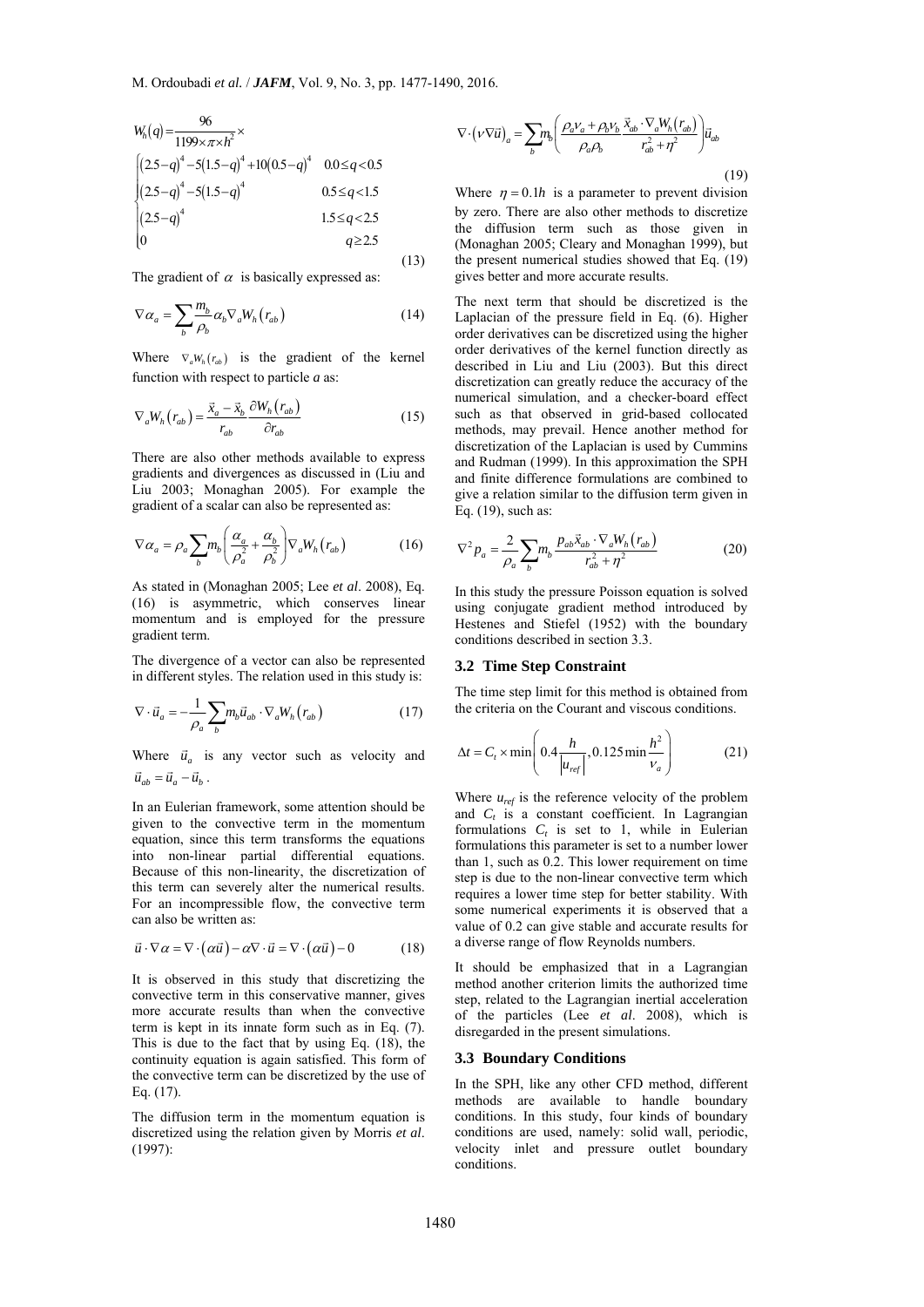There are different boundary types in SPH to simulate solid walls, namely the use of repulsive force (Monaghan 1994), ghost or mirror particles (Cummins and Rudman 1999) and dummy particles (Shao and Lo 2003).

The repulsive force boundary condition, first proposed by Monaghan in 1994, uses forces similar to inter-molecular interactions. A force is exerted on a fluid particle having a distance *r* from a boundary particle, which has the form of Lennard-Jones potential. This force is increased as the distance *r* between a boundary and a fluid particle is decreased, preventing the fluid particles from penetrating the wall.

The mirror particle method is used to enforce the no-slip as well as the Neumann boundary conditions. In this method the particles whose support domain is truncated by a solid boundary are reflected on the other side of the wall. The mirror or ghost particles have the same pressure as their corresponding fluid particles but have velocities extrapolated from the fluid and wall velocities.

One of the sources of inaccuracy in the SPH method without any kind of kernel or gradient kernel correction is the truncation of the boundary particles. This means that, not enough particles might be present in the support domain of a fluid particle. The other method to model solid walls is the use of dummy particles. In this method several layers of stationary dummy particles are placed parallel to the boundary particles, so the support domain of the particles located close to the solid wall will not be truncated any longer. These layers of dummy particles are linked to their corresponding boundary particles and have the same pressure and velocity as their linked particles. In the present study, dummy particles are used to model solid walls. A schematic of fluid, boundary and dummy particles is shown in Fig. 1. The velocity and the intermediate velocities are held constant on the boundary particles, but their pressure is calculated from the solution of Eq. (6). Afterwards, the pressure of the dummy particles is updated to their corresponding boundary particles. In this way the Neumann boundary condition on the walls is approximated.



The periodic boundary particle in Eulerian viewpoint is straight-forward. Any fluid particle

near one side of these boundaries whose support domain is truncated by periodic boundary have mirrored support domain near the other end of the domain.

Velocity inlet boundary condition used in this study also employs some layers of dummy particles which are placed outside the inlet region, and are linked with the fluid particles near the inlet. The velocity values of these fluid particles exactly located at the inlet are held constant at the desired value, but their pressures are calculated from the solution of Eq. (6). The dummy particles linked with these inlet particles are given the same velocity and pressure magnitudes.



**Fig. 2. The shear driven cavity with uniform particle distribution.** 

The pressure outlet boundary condition is generally the same as the inlet condition with some associated linked dummy particles, with the only exception that, the pressure of outlet particles are held constant while their velocity values are calculated from Eq. (4).

## **4. RESULTS**

#### **4.1 Shear Driven Cavity**

The shear driven cavity is a benchmark problem for most of the CFD methods and simulations. The results of this study are compared with the results of Ghia *et al*. (1982) as well as Lagrangian SPH methods for the shear driven cavity for the Reynolds numbers of 100, 400 and 1000. Two sets of particle distributions of 60 by 60 and 110 by 110 particles are studied. In order to compare this method with other numerical schemes, the results of LBM study of Kumar and Agrawal (2013) are also presented for Reynolds numbers of 400 and 1000.

The cavity modeled in this study is a two dimensional 1 by 1 square domain. The domain and particle distribution is shown in Fig. 2. The flow is given constant density and the upper wall velocity of 1. The dynamic viscosity of the fluid is altered to give the desired Reynolds numbers. It should be stated that in this study, 4 dummy particles are assigned to each ordinary boundary particle. The extra column of dummy particles for the upper corners in Fig. 2 is used to prevent particle penetration in the Lagrangian simulation; and for the matter of comparison, this set-up is also used for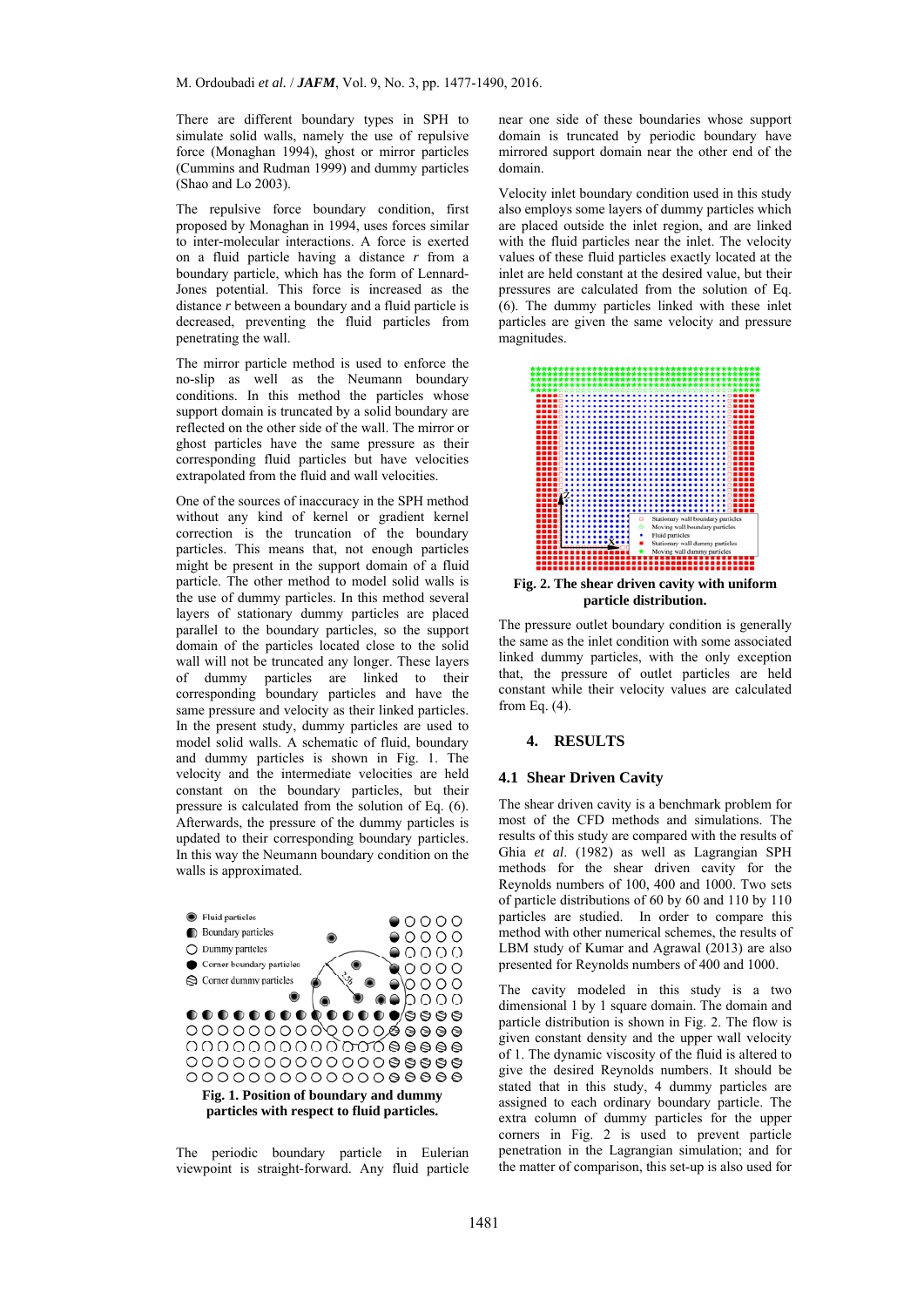

**Fig. 3. Velocity profiles for Reynolds number of 100 for shear driven cavity.** 



**Fig. 4. Velocity profiles for Reynolds number of 400 for shear driven cavity.** 



**Fig. 5. Velocity profiles for Reynolds number of 1000 for shear driven cavity.** 

the Eulerian case.

After setting up the problem and generating the required input data files and geometries with different number of particles (uniform and nonuniform distributions), the shear-driven cavity is simulated for different Reynolds numbers. These results are compared with Lagrangian WCSPH results, Lagrangian ISPH results of Lee *et al*. (2008), the FV results of Ghia *et al*. (1982) and LBM results of Kumar and Agrawal (2013).

Then, WCSPH and Eulerian ISPH for uniform particle distributions are run at Reynolds numbers of 100, 400 and 1000 and the velocity profiles along the mid horizontal and vertical lines are plotted in Figs. 3, 4 and 5, respectively. As expected, by increasing the number of particles, the accuracy of

all methods is increased. For the Reynolds number of 100, the results show better agreement with FV data. At this Reynolds number, even the coarser particle distributions show accurate results. This is due to the fact that for lower Reynolds numbers, the diffusion term is dominant in the momentum equations. Also at these low Reynolds numbers, the vortex core in the cavity is much larger than those in the higher Reynolds numbers. At these vortex cores, the pressures field is smoother than the rest of the flow field which decreases the associated errors due to the pressure gradient term in the momentum equation. Consequently, decreasing the Reynolds number will increase the size of vortex core and lead to more accurate results. It is also evident from Figs. 4 and 5 that LBM shows better results in some parts of the domain while ISPH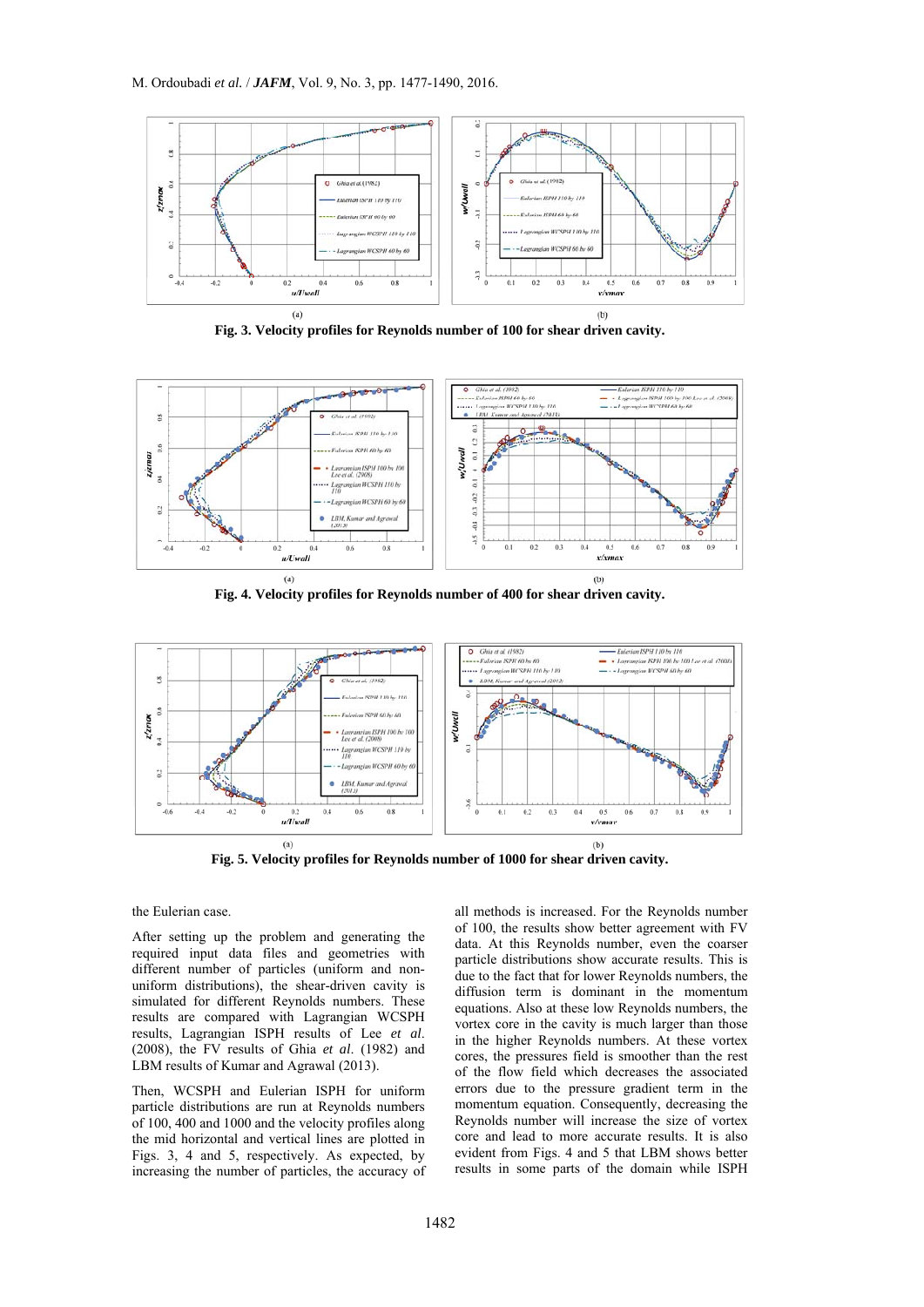method can capture the FV data better in other regions. It should be mentioned here that like ISPH method, numerous modifications has been performed on LBM to further increase its accuracy and performance. For example Rahmati and Ashrafizaadeh (2009) proposed a generalized LBM for incompressible fluid flow simulations.

The results of Eulerian and Lagrangian ISPH methods for constant particle resolutions are practically the same, while the WCSPH velocities are not as accurate and show spatial fluctuations, particularly for lower resolutions. It should be remarked here that, to compensate the inaccuracies related to the non-linearity of the convective terms, the same accuracy between the Eulerian and Lagrangian methods is achieved by lowering the time step in the former to about one fifth of the latter as stated in section 3.2. The low accuracy of the WCSPH is mainly due to the use of an unphysical equation of state, which leads to unreal pressure field, which in turn decreases velocity field's accuracy as was also seen in Lee (2007).

The pressure profiles at the horizontal centerline for the Reynolds number of 1000 are shown in Fig. 6. The parameter *Pmid* in the ordinate title is the reference pressure at the center of the cavity. As seen in this figure, the Eulerian pressure profiles of different number of particles are close to the finite volume result. In spite of higher particle resolution, the Lagrangian ISPH suffers in accuracy, albeit it shows good spatial stability. The result of the Lagrangian WCSPH shows spatial fluctuations in the pressure field and confirms the fact that the pressure field of a WCSPH method is unphysical. It is also evident from this figure that for the Lagrangian ISPH method, the Neumann pressure boundary condition is not satisfied near the walls which might increase the particle penetration inside the walls. This difference in the pressure field near the solid walls is mainly due to the continual movement of the fluid particles, which forces the pressure of boundary particles to change continuously, in order to match with their surrounding fluid particles' new positions. In the Eulerian and FV cases, the pressure profiles are normal to the wall surfaces, which confirm that, these methods satisfy the pressure Neumann condition.



**Fig. 6. Pressure profiles at the horizontal centerline for Reynolds number of 1000 for shear driven cavity.** 

The results of a FV laminar code, for simulation of shear-driven cavity is also used to compare the contours of constant velocities and pressures, for the Reynolds number of 1000. These contours are shown in Figs. 7, 8 and 9. The vortex core near the center and the small separation zones at the corners of the cavity are identical in the two methods.



(a)



**Fig. 7. Contours of x velocity (a) FV, (b) Eulerian ISPH.** 

To further investigate the accuracy of the results of this study the relative  $l^2$ -norm of the errors for different field variables are calculated as:

$$
t^{2} = \sqrt{\frac{\sum_{i=1}^{N} (X_{\text{EISPI}}(i) - X_{\text{Exact}}(i))^{2}}{\sum_{i=1}^{N} X_{\text{Exact}}^{2}(i)}}
$$
(22)

Where  $X_{FISPH}$  is the relevant field variable of the Eulerian ISPH method and  $X_{Exact}$  is the field variable of the benchmark studies. The errors calculated from Eq. (22) for the velocity profiles of shear-driven cavity for Reynolds number of 1000 are shown in Table 1 and Table 2. The errors corresponding to the pressure field are also shown in Table 3. In these tables, the velocity values are compared to the results of Ghia *et al*. (1982), while the pressure results are compared to the results of the FV code used.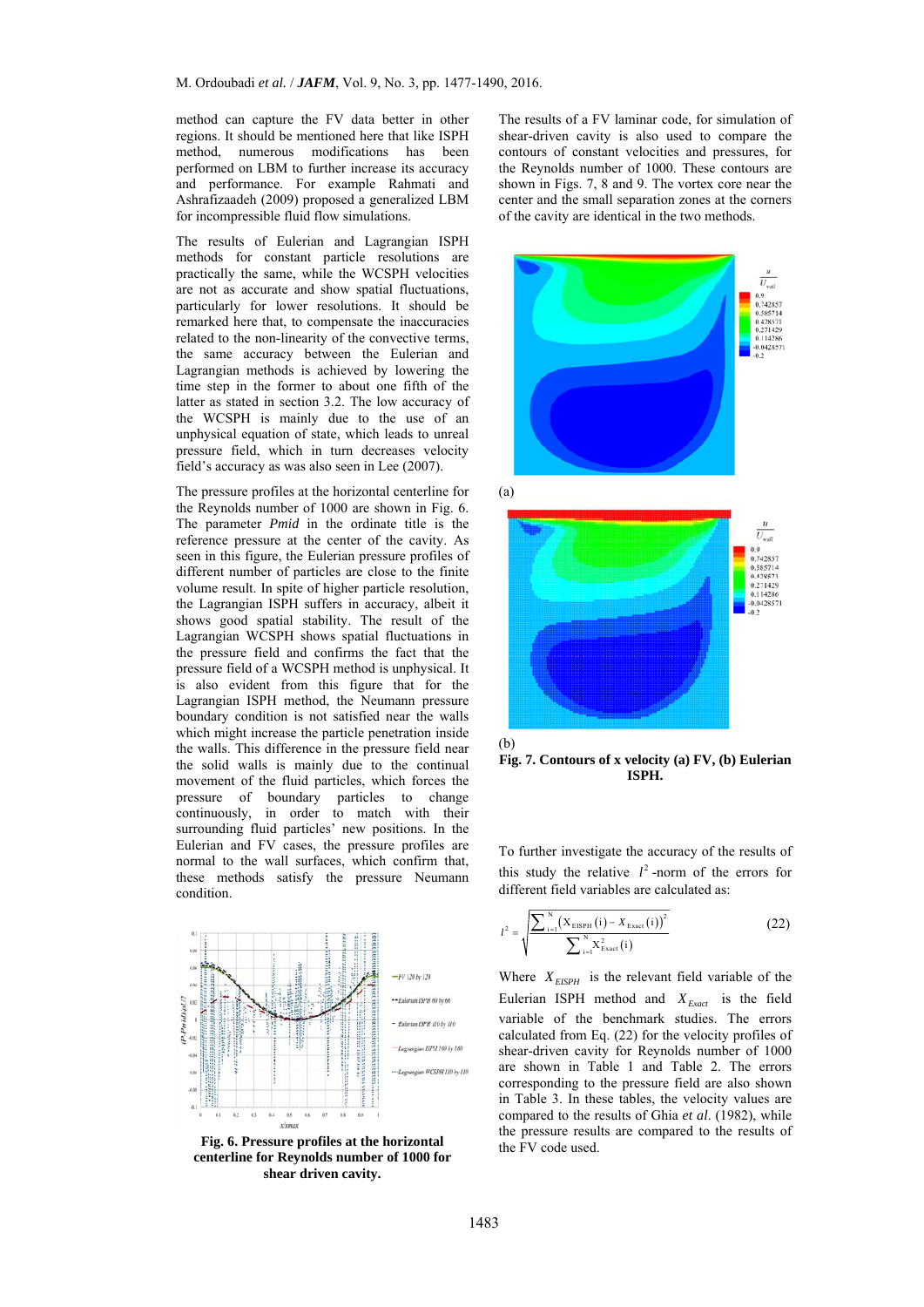

 $(h)$ 

**Fig. 8. Contours of z velocity (a) FV, (b) Eulerian ISPH.** 



**Fig. 9. Contours of normalized pressure (a) FV, (b) Eulerian ISPH.** 



**Fig. 10. Non-uniform particle distribution, colored with the mass of the particles obtained from Equation (23).** 

Table 1 Horizontal velocity  $l^2$  -norm errors, **compared to Ghia** *et al***. (1982)** 

| Eulerian ISPH, 110 by 110 particles | 0.169 |
|-------------------------------------|-------|
| Eulerian ISPH, 60 by 60 particles   | 0.189 |
| Lagrangian ISPH, Lee et al. (2008)  | 0.134 |

Table 2 Vertical velocity  $l^2$  -norm errors, **compared to Ghia** *et al***. (1982)** 

| Eulerian ISPH, 110 by 110 particles | 0.230 |
|-------------------------------------|-------|
| Eulerian ISPH, 60 by 60 particles   | 0.325 |
| Lagrangian ISPH, Lee et al. (2008)  | 0.266 |

Table 3 Pressure  $l^2$  -norm errors, compared to **FV results** 

| Eulerian ISPH, 110 by 110 particles | 0.077 |
|-------------------------------------|-------|
| Lagrangian ISPH, Lee et al. (2008)  | 0.564 |

It is clear from these tables that the velocity profiles of the Lagrangian ISPH method is more accurate than the Eulerian method, which is due to the extra numerical deficiency associated with the convective terms in Eulerian methodology. On the other hand, the pressure profile of the Eulerian method is about 7 times more accurate than the Lagrangian method. As stated before, the continual movement of particles in the Lagrangian methods causes this large pressure error, especially near the solid walls.

In order to check the generality of this Eulerian approach, some non-uniform particle distributions are also studied for shear driven cavity problem. Two sets of non-uniform particle distributions are studied for Reynolds number of 1000, one with 5465 and the other with 13765 particles, which can be compared with the results of uniform distributions of 60 by 60 (4771 particles) and 110 by 110 (14171 particles), respectively. The nonuniform distribution of 5465 particles is shown in Fig. 10, colored with the mass of the particles. The non-uniform distribution is obtained by placing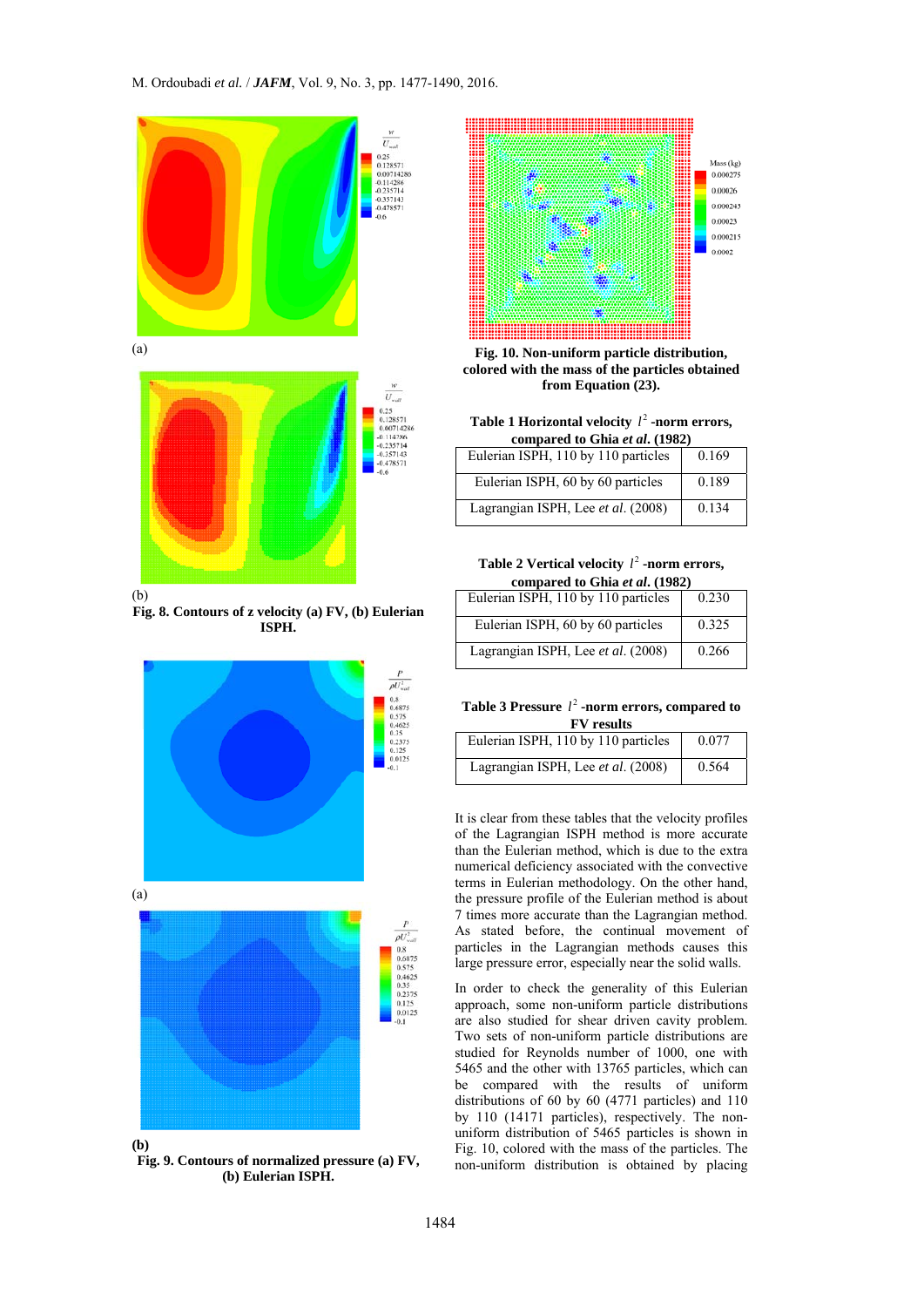

**Fig. 11. Velocity profiles for the non-uniform particle distributions for Reynolds number of 1000.** 

particles on the nodes of a finite volume unstructured grid containing triangular cells. The major difference between uniform and non-uniform distributions is the method to calculate the initial mass of the particles. In both cases masses are calculated from the density and volume of the particles. In the uniform distribution the volume of the particles is  $dx^2$ , where dx is the initial particle spacing. The volume calculation of particles in the non-uniform distribution requires further attention. In this study, the volume of particles is calculated directly from the SPH formulations. Consider  $\alpha$  as the inverse of volume of particle *a* in Eq. (11). With some simple substitutions, Eq. (23) is obtained for the volume of particle *a*.

$$
\forall_a = \frac{1}{\sum_b W_h(r_{ab})}
$$
 (23)

The mass of particles can be evaluated from the volumes obtained from Eq. (23) at the beginning of solution, and are constant during the rest of the solution.

The velocity profiles of the non-uniform particle distributions are shown in Fig. 11. A slight difference is present between the uniform and nonuniform distributions with comparable number of particles. This slight difference originates from the non-uniformity of particles in the kernel support domains which in turn leads to lower accuracy in the calculation of derivatives using SPH discretization. This non-uniformity mostly affects the non-linear convective terms. The use of kernel corrections (Liu and Liu 2003) will decrease the inaccuracies associated with distorted particle distributions.

#### **4.2 Couette Flow**

Couette flow with no pressure gradient is also studied to check the unsteady accuracy of Eulerian approach. The case is consisted of two parallel plates each with length l=0.6 m and separated by a distance d=0.1 m from each other, while the upper wall is given a fixed horizontal velocity  $U_0=0.001$ m/s. The kinematic viscosity of the flow is set to  $v = 1 \times 10^{-3}$  m<sup>2</sup>/s, corresponding to Reynolds number of 0.1. The exact solution to this problem is:

$$
u(z,t) = \frac{U_0}{d}z + \sum_{n=1}^{\infty} \frac{2U_0}{n\pi} (-1)^n \sin\left[\frac{n\pi}{d}z\right] e^{\left[-\frac{v^2\pi^2}{d^2}t\right]}
$$
 (24)

Where t is time in seconds.

A particle distribution of 180×30 particles with initial particle spacing of  $3.4 \times 10^{-3}$ m is used for this simulation. The left and right extremes of the domain are periodic boundary conditions. At t=0, the fluid is stationary and the upper wall is suddenly moved with a constant velocity of  $U_0$ . At about t=3 sec, the fluid will reach a steady state solution.

Because of the fact that pressure gradient is neglected in this specific case, the results of an incompressible and weakly compressible simulation should be the same in similar spatial and temporal resolutions. The results of an Eulerian approach compared to a Lagrangian one on the other hand might be different because of the non-linearity of the former approach. The horizontal velocity profiles at 4 different times of the solution are compared to the exact solutions in Fig. 12. Good agreement between these results is observed. There is a slight deviation between the Eulerian SPH and the exact results, far from the steady state solution, while the steady state results show the best agreement with the exact solution.



**flow at different times.** 

## **4.3 Variable Area Duct**

The internal flow inside a duct with variable flow area is also analyzed using the Eulerian ISPH scheme. The geometry used is shown in Fig. 13. D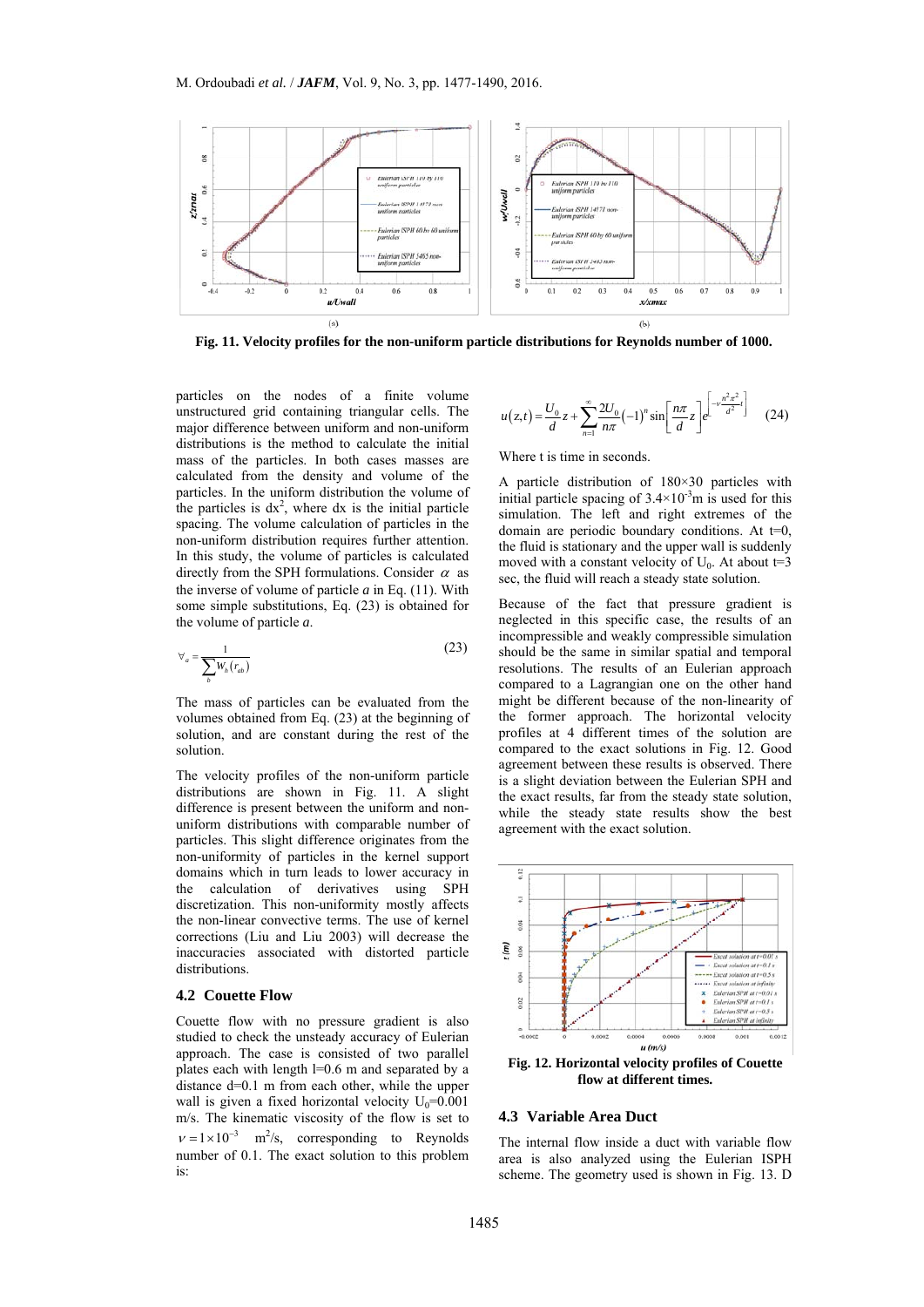

is the internal spacing of the duct, L is the total length of the contracted region and  $x_0$  is the horizontal position of the center of this region. The contracted region is created from a cosine profile shown in the figure.

In the test case studied, D is set to 0.1 m, kinematic viscosity is set to  $0.0001 \text{ m}^2/\text{s}$ , the outlet pressure is held constant and equal to 0 and a fully developed laminar profile is assumed for the inlet velocity condition with mean velocity of 0.3 m/s. With these properties the Reynolds number of the case studied is 300, which is low enough to be within the laminar regime and high enough to stay out of the creeping conditions; which makes it possible to observe the separation regions in the diverging section of the duct.

Two particle distributions are used for this case. The first one has a total of 5296 particles, with a uniform particle spacing of 0.005 m. The second distribution has a total number of 5312 particles and has the same resolution outside the contracted region as the first distribution, but has variable particle spacing in vertical direction in this region. This vertical particle spacing decreases with the decreasing of the flow area. These resolutions are good enough to capture the reverse flow generated after the diverging section of the duct. The contracted region of these two distributions is compared in Fig. 14.





The results of the variable area duct are compared to the FV solution. The internal flow simulated has Reynolds number of 300, guaranteeing the existence of reverse flows near the contraction. The horizontal velocity and pressure contours of the Eulerian ISPH method are compared to the results of the FV method in Figs. 15 and 16, respectively. Good agreement is observed with the results of the FV simulation. The horizontal velocity profiles of the Eulerian ISPH method with uniform particle distribution are also compared to FV results at three positions,  $x=3D$ ,  $x=4D$  and  $x=10D$  in Fig. 17. These positions correspond to the center of the contraction

region, end of the contraction region and the outlet of the duct, respectively. It is clear from the horizontal velocity profiles at  $x=4D$ , that the Eulerian method captures the reverse flow after diverging section of the duct. It should be noted here that in the Lagrangian simulations of this problem with these low number of particles, a strong void appears after the diverging section of the flow, causing the solution of Poisson equation unstable and severely error-prone. To solve this issue the number of particles should be increased to more than 20 thousand particles, increasing the CPU time dramatically and making the solution practically unacceptable. In an Eulerian approach on the other hand, the particles are fixed in the domain, and this problem is fully resolved even with low number of particles. It is also evident from these profiles that, at higher velocities near the lower flow areas. Eulerian method has larger deficiency. This is mainly due to the fact that in these regions the effect of the convective term in Eq. (8) has become more dominant, hence the numerical error associated with this term is also increased.



**Fig. 15. Contours of constant horizontal velocity of variable area duct, FV (up) and EISPH (down).** 



**Fig. 16. Contours of constant pressure of variable area duct, FV (up) and EISPH (down).** 

The velocity profiles of uniform and non-uniform particle distributions at  $x=3D$  are compared in Fig. 18. The accuracy of the non-uniform distribution is slightly increased. The relative  $l^2$ -norm errors of the profiles in Fig. 18 with respect to the finite volume data are 0.0622 and 0.0469 for uniform and non-uniform spacing distributions, respectively. Flow around a circular cylinder within a constant area duct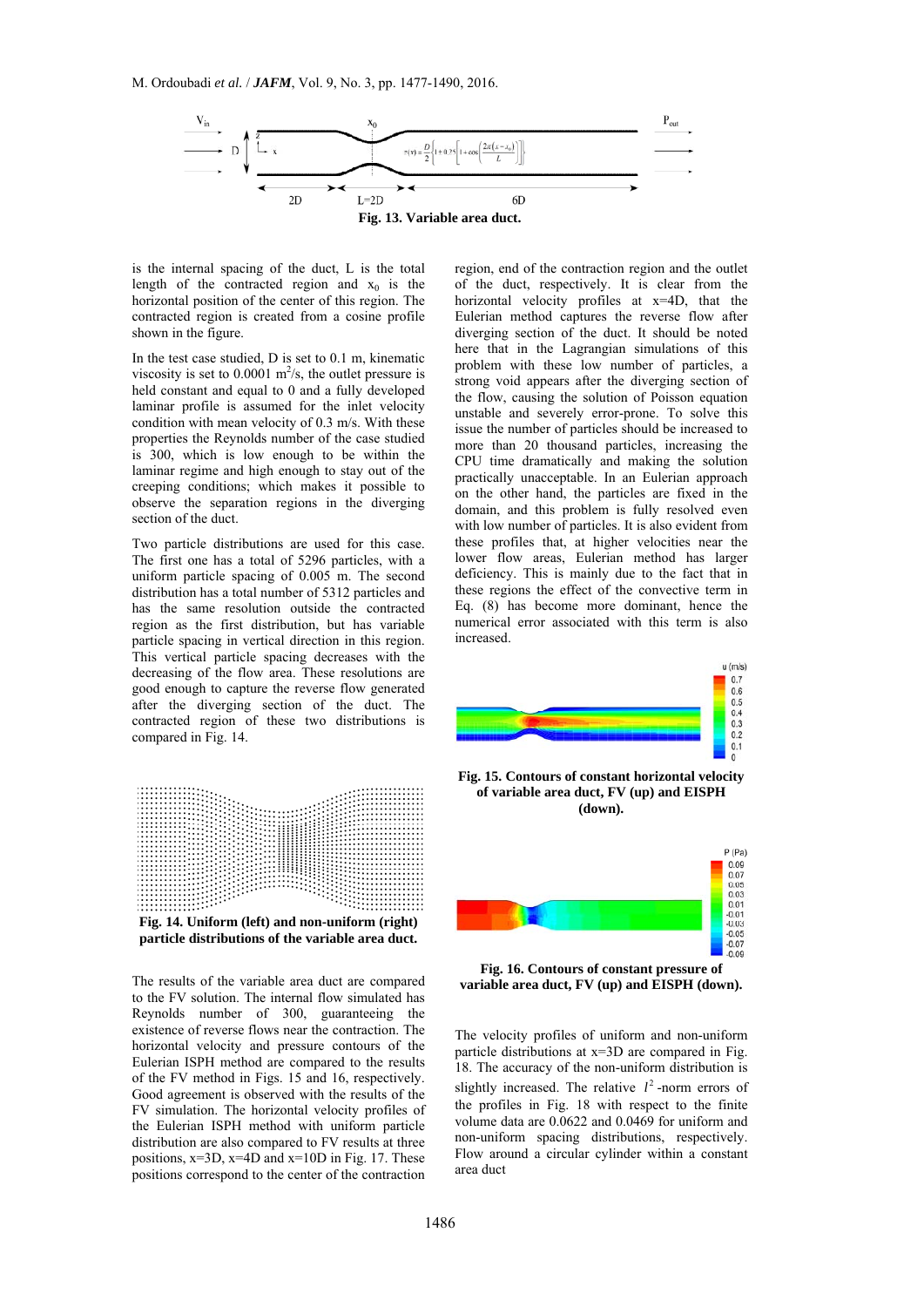

**Fig. 17. Horizontal velocity profiles of flow inside a variable area duct in different positions.** 



**Fig. 18. Horizontal velocity for uniform and nonuniform distributions at x=3D.** 

The next case studied is laminar flow around a circular cylinder within a duct. The geometry considered is shown in Fig. 19. D is set to 0.1 m and fluid flows with constant density of  $1.0 \text{ kg/m}^3$  flows from the left side with uniform velocity of 0.2 m/s and exits from the right side at constant pressure of 0.0 Pa. The flow is contained between two parallel plates 5D apart. The kinematic viscosity is 0.01  $\rm \dot{m}^2$ /s, resulting in a Reynolds number of 10 with respect to the duct width (5D). Two different particle distributions are studied. The first one has a constant and uniform particle spacing of 0.01 with a total number of 6326 particles. The second one is consisted of a multi-resolution particle distribution with finer particle spacing around the cylinder with a total number of 6618 particles. These two particle distributions are shown in Fig. 20 (dummy particles of the cylinder wall are not shown).



**Fig. 19. Geometry of internal flow around circular cylinder between two parallel plates.** 



**distributions around the cylinder.** 

Here, the Eulerian ISPH results are compared to two resolutions of Lagrangian ISPH (LISPH), as well as the results of the finite volume code. The contours of constant horizontal velocity and pressure of the uniform distribution are compared to finite volume data in Figs. 21 and 22, respectively. A small difference is observable between the two results. The location of the separation on the cylinder surface is nearly at 90 degrees in both cases. It is also observed that magnitudes of horizontal velocity in EISPH are slightly larger than those of FV in the central regions of the duct. This is in part due to the use of specific pressure boundary condition explained in section 3.3 in which the pressure of the outlet dummy particles is held constant and equal to their corresponding boundary particles. Hence near the outlet boundary, pressure gradient is nearly zero which will create an adverse artificial force. In order to circumvent this issue, one can extrapolate dummy particles' pressure values from their boundary particles. As this small error does not affect the flow near the cylinder's surface, the dummy particles' are held at constant pressure in the current simulation.



**Fig. 21. Contours of constant horizontal velocity of flow around a circular cylinder, FV (up) and EISPH (down).** 



**Fig. 22. Contours of constant pressure of flow around a circular cylinder, FV (up) and EISPH (down).**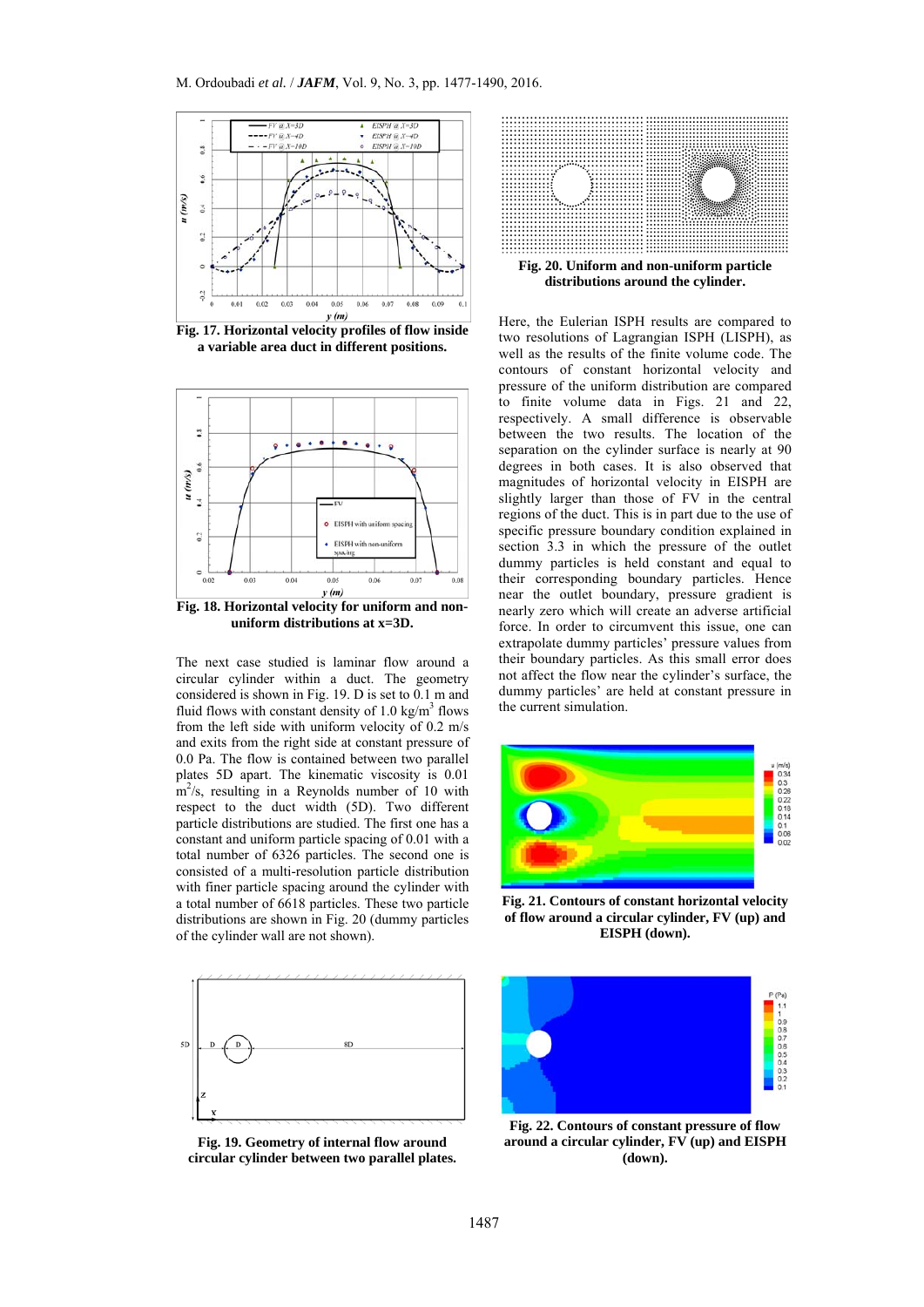The profiles of horizontal velocity at vertical line passing through the center of the cylinder (x=1.5D) are shown in Fig. 23. The velocity profiles are practically the same for the Eulerian ISPH with uniform and non-uniform particle distributions and the Lagrangian ISPH methods, while they all have a slight underestimation of the maximum velocity compared to the finite volume result. As seen in Fig. 23, both EISPH and LISPH methods show acceptable accuracy in prediction of velocity at the position shown. They both predict the increase of velocity magnitude in vicinities above and below the cylinder, because of the concentration of streamlines.



**Fig. 23. Profiles of horizontal velocity at x=1.5D for flow around a cylinder.** 



**Fig. 24. Pressure on the surface of the cylinder.** 

The pressure on the cylinder surface is also shown in Fig. 24. The EISPH with uniform and nonuniform distributions show better accuracy with respect to finite volume results, while both resolutions of the LISPH methods have larger inaccuracies. The smooth decrease of pressure values from the front of the cylinder to the wake region behind it, is evident in the EISPH results; while LISPH has some fluctuations in pressure magnitudes even though it shows a decreasing trend. Even the LISPH with 13168 particles cannot reach the accuracy of EISPH results. It can be concluded that Lagrangian and Eulerian ISPH methods show good accuracy in velocity fields in simulation of flow around bluff bodies. But, the solution of the pressure field is not the same between two methods. The pressure field obtained with Eulerian ISPH shows better accuracy even though it might have smaller number of particles. This difference is again caused by the continual movement of the particles around the body in the

Lagrangian ISPH. The Lagrangian flow around bluff bodies causes to create some kind of noparticle-region behind the body, where adverse pressure gradients are dominant as is evident in Fig. 25 showing the particle distribution at the wake of the cylinder in the Lagrangian ISPH method with 6326 particles. This lack of enough particles around the solid wall of the body causes the solution of Poisson equation, error prone and in some severe cases, completely unstable. In order to solve this issue very large number of particles should be used, which increases the solution time of even some simple scenarios dramatically. Of course at such a small Reynolds number as 10, this phenomenon is not so severe. At larger Reynolds numbers the particles completely exits the wake behind cylinder, creating a void, which causes the solution of Poisson equation to diverge.



**LISPH method, Re = 10.** 

### **5. CONCLUSIONS**

In this study, the possibility to use the Eulerian approach in the incompressible smoothed particle hydrodynamics for simulating internal flows is considered. This approach is applied to a 2-D liddriven cavity problem for different particle resolutions and Reynolds numbers as well as Couette flow problem, flow in a duct with variable area and flow around a circular cylinder inside a constant area duct. The results are compared with the results of Lagrangian WCSPH, Lagrangian ISPH and FV methods. The main points concluded from this study are summarized in the following paragraphs.

1. The velocity profiles of the Eulerian and Lagrangian ISPH methods are practically the same, but the velocity profiles of the Lagrangian WCSPH method are not as accurate.

2. The pressure profiles of the Eulerian ISPH show great agreement with the FV results, while the Lagrangian ISPH method results show some inaccuracy especially near the solid walls and the Lagrangian WCSPH results are completely fallacious.

3. The required time step associated with the Eulerian ISPH method is around one fifth of the Lagrangian ISPH. This lower time step originates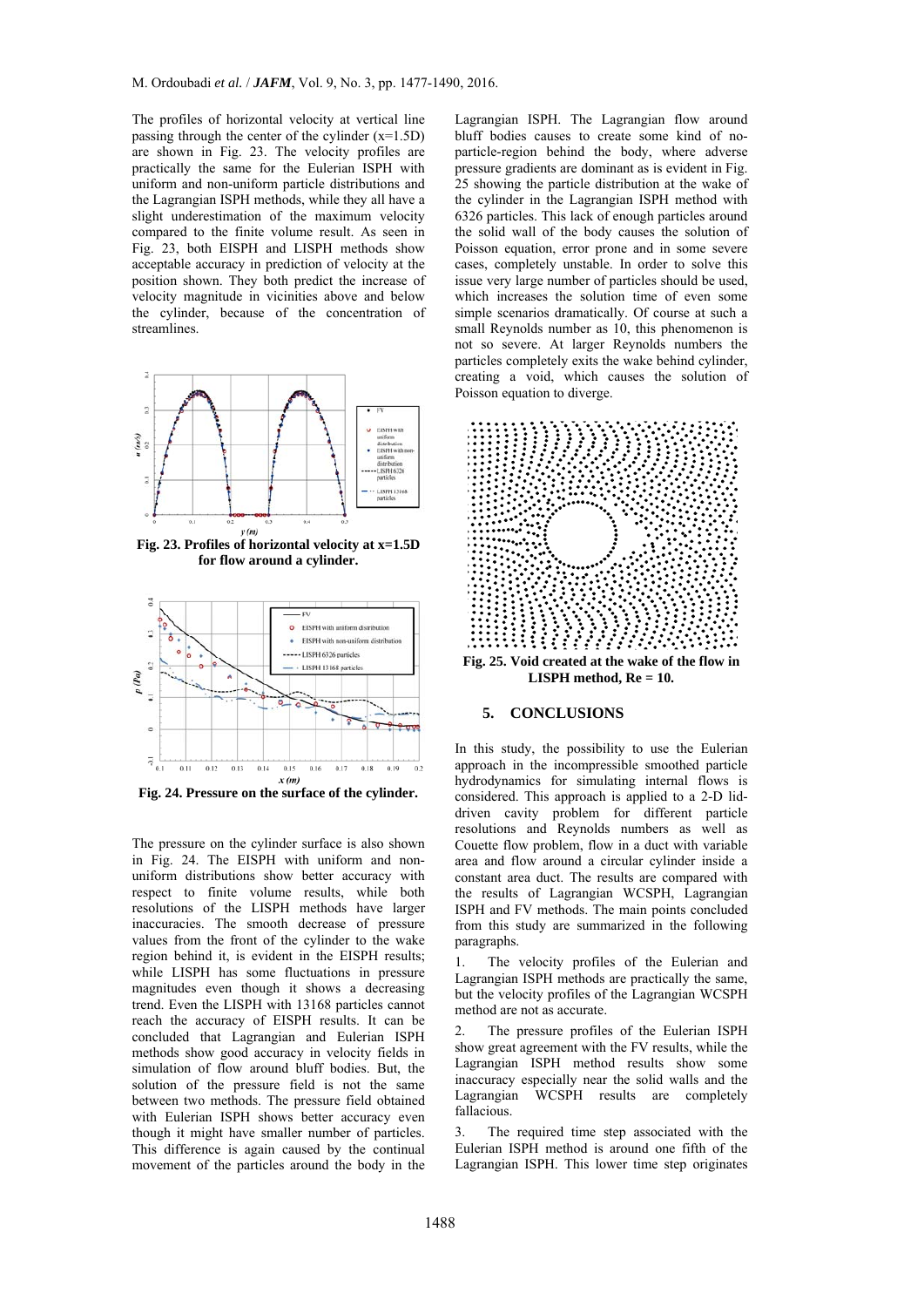from the non-linear convective term present in the Eulerian scheme.

4. Some non-uniform particle distributions are used to study the effects of non-uniformity of the particles on the accuracy of the simulations. The non-uniform results showed small inaccuracies compared to the results of the uniform particle distributions.

5. In internal flow simulations where the pressure field is one of the major results required from the problem, the use of Eulerian approach in an available ISPH program significantly increases the accuracy in pressure fields.

6. The Eulerian method can make use of a diverse range of boundary conditions which are presently challenging in Lagrangian SPH methods.

7. The Eulerian approach of the ISPH method is not useable for simulations concerning free surfaces or multiphase flows, which is the main advantage of SPH method over mesh based schemes.

8. Non-uniform particle distribution with stretching can also be used to increase the resolution in the sensitive regions of the flow field.

9. Because this method is still a meshfree method, programming for unstructured distributions is not different from the structured and uniform distributions, while it is a cumbersome task to program a finite volume solver to work with an unstructured grid.

10. This scheme is comparable in accuracy to other computational methods such as LBM.

## **ACKNOWLEDGMENTS**

This study is partially supported by Iran's National Elite Foundation.

#### **REFERENCES**

- Amini, Y., H. Emdad and M. Farid (2011). A new model to solve fluid–hypo-elastic solid interaction using the smoothed particle hydrodynamics (SPH) method. *European Journal of Mechanics - B/Fluids* 30,184-194.
- Belytschko, T., W. K. Liu and B. Moran (2000). *Nonlinear Finite Elements for Continua and Structures.* West Sussex : Wiley.
- Benson, D. J. (1992). Computational methods in Lagrangian and Eulerian hydrocodes. *Computer Methods in Applied Mechanics and Engineering*  99, 235–394.
- Chorin, A. J. (1968). Numerical solution of the Navier–Stokes equations. *Mathematics of Computation* 22, 745–762.
- Cleary, P. W. and J. J. Monaghan (1999). Conduction modeling using Smoothed Particle Hydrodynamics. *Journal of Computational Physics* 148, 227–264.
- Cummins, S. J. and M. Rudman (1999). An SPH projection method. *Journal of Computational Physics* 152, 584–607.
- Danis, M. E., M. Orhan and A. Ecder (2013). ISPH modelling of transient natural convection. *International Journal of Computational Fluid Dynamics* 27, 15–31.
- Evans, M. W. and F. H. Harlow (1957). The Particle-In-Cell method for hydrodynamic calculations. *Los Alamos Scientific Laboratory report LA-2139*.
- Gentry, R.A., R.E. Martin and B.J. Daly (1966). An Eulerian differencing method for unsteady compressible flow problems. *Journal of Computational Physics* 1,87–118.
- Ghia, U., K. Ghia and C. Shin (1982). High-Re solutions for incompressible flow using the Navier-Stokes equations and a multigrid method. *Journal of Computational Physics* 48, 387–411.
- Gingold, R. A. and J. J. Monaghan (1977). Smoothed particle hydrodynamics-theory and application to non-spherical stars. *Monthly Notices of the Royal Astronomical Society* 181, 75–389.
- Harlow, F. H. (1957). Hydrodynamic problems involving large fluid distortions. *Journal of the Association for Computing machinery* 4, 137– 142.
- Harlow, F. H. and J. E. Welch (1965). Numerical calculation of time-dependent viscous incompressible flow of fluid with free surface. *Physics of Fluids* 8, 2182–2189.
- Hestenes, M. R. and E. Stiefel (1952). Methods of conjugate gradients for solving linear systems. *Journal of Research of the Bureau of Standards*  49, 409–436.
- Hirt, C. W. ,A. A. Amsden and J. L. Cook (1974). An arbitrary Lagrangian-Eulerian computing method for all flow speeds. *Journal of Computational Physics* 14, 227–253.
- Kumar, A. and S. P. Agrawal (2013). Mathematical and simulation of lid driven cavity flow at different aspect ratios using single relaxation time lattice boltzmann technique. *American Journal of Theoretical and Applied Statistics* 2, 87-93.
- Lee, E. S. (2007). *Truly incompressible approach for computing incompressible flow in SPH and comparisons with the traditional weakly compressible approach*. Ph. D. thesis*,*  University of Manchester.
- Lee, E. S., C. Moulinec, R. Xu, D. Violeau , D. Laurence and P. Stansby (2008). Comparisons of weakly compressible and truly incompressible algorithms for the SPH mesh free particle method. *Journal of Computational Physics* 227, 8417–8436.
- Liu, G. R. and M. B. Liu (2003). Smoothed particle hydrodynamics: a meshfree particle method. Singapore, World Scientific Publishing.
- Lucy, L. B. (1977). A numerical approach to the